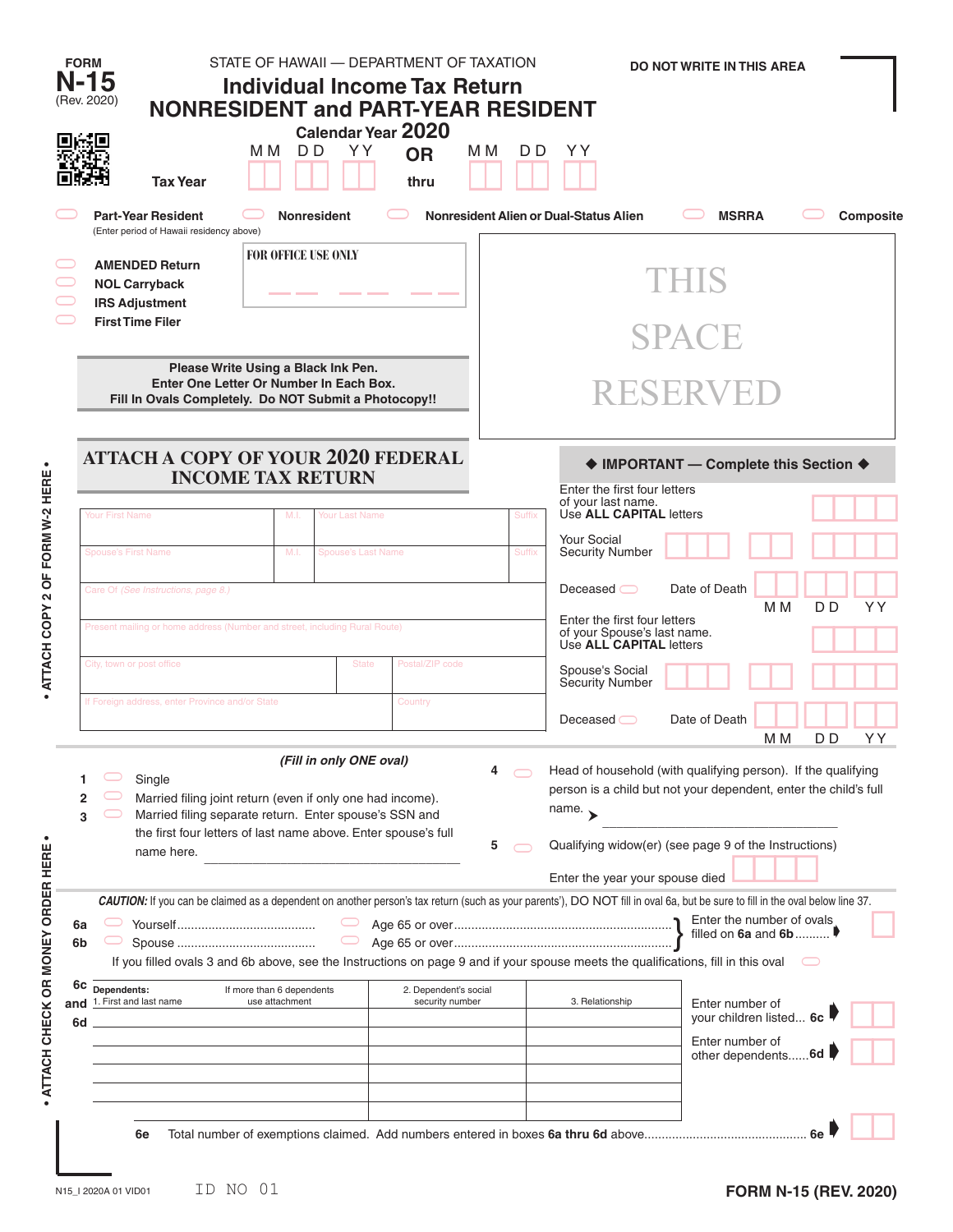**Form N-15 (Rev. 2020) Page 2 of 4**



| <b>Your Social Security Number</b> | Your Spouse's SSN |  |  |  |
|------------------------------------|-------------------|--|--|--|
|                                    |                   |  |  |  |



Name(s) as shown on return **\_\_\_** 

|          |                                                                                                 | If amount is negative (loss), shade the minus (-) in the box. Example: $\blacksquare$<br>Col. B - Hawaii Income<br><b>Col. A - Total Income</b> |                |  |  |  |  |
|----------|-------------------------------------------------------------------------------------------------|-------------------------------------------------------------------------------------------------------------------------------------------------|----------------|--|--|--|--|
| 7        | Wages, salaries, tips, etc. (attach Form(s) W-2)                                                |                                                                                                                                                 | $\overline{7}$ |  |  |  |  |
| 8        | Interest income from the worksheet on page 38 of                                                |                                                                                                                                                 | 8              |  |  |  |  |
| 9        |                                                                                                 |                                                                                                                                                 | 9              |  |  |  |  |
| 10       | State income tax refund from the worksheet on                                                   |                                                                                                                                                 | 10             |  |  |  |  |
| 11       |                                                                                                 |                                                                                                                                                 | 11             |  |  |  |  |
| 12<br>13 | Capital gain or (loss) from the worksheet on                                                    |                                                                                                                                                 | 12<br>13       |  |  |  |  |
| 14       | Supplemental gains or (losses)                                                                  |                                                                                                                                                 | 14             |  |  |  |  |
| 15<br>16 | Pensions and annuities (see Instructions and<br>attach Schedule J, Form N-11/N-15/N-40)         |                                                                                                                                                 | 15<br>16       |  |  |  |  |
| 17       | Rents, royalties, partnerships, estates, trusts, etc                                            |                                                                                                                                                 | 17             |  |  |  |  |
| 18<br>19 | Unemployment compensation (insurance)<br>Other income (state nature and source)                 |                                                                                                                                                 | 18<br>19       |  |  |  |  |
| 20<br>21 | Add lines 7 through 19  Total Income ><br>Certain business expenses of reservists, performing   |                                                                                                                                                 | 20             |  |  |  |  |
| 22       | artists, and fee-basis government officials                                                     |                                                                                                                                                 | 21<br>22       |  |  |  |  |
| 23       | Student loan interest deduction from the worksheet                                              |                                                                                                                                                 | 23             |  |  |  |  |
| 24       |                                                                                                 |                                                                                                                                                 | 24             |  |  |  |  |
| 25       | Moving expenses (attach Form N-139)                                                             |                                                                                                                                                 | 25             |  |  |  |  |
| 26       | Deductible part of self-employment tax                                                          |                                                                                                                                                 | 26             |  |  |  |  |
| 27       | Self-employed health insurance deduction                                                        |                                                                                                                                                 | 27             |  |  |  |  |
| 28       | Self-employed SEP, SIMPLE, and qualified plans                                                  |                                                                                                                                                 | 28             |  |  |  |  |
| 29<br>30 | Penalty on early withdrawal of savings<br>Alimony paid (Enter name and SS No. of recipient)<br> |                                                                                                                                                 | 29<br>30       |  |  |  |  |
|          | Payments to an individual housing account<br>31                                                 |                                                                                                                                                 | 31             |  |  |  |  |
|          | First \$6,943 of military reserve or Hawaii<br>32                                               |                                                                                                                                                 | 32             |  |  |  |  |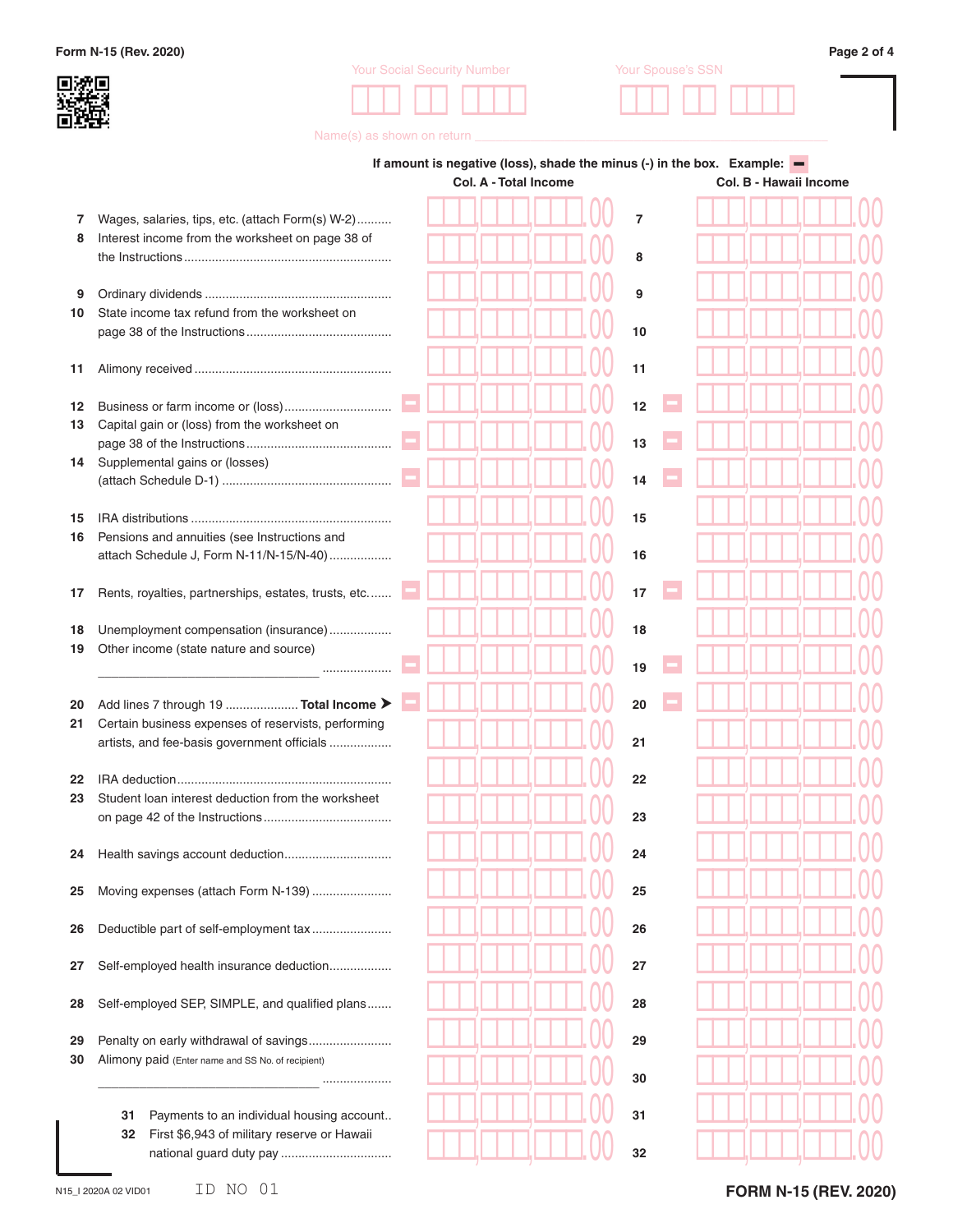|     | Form N-15 (Rev. 2020)                                                                                                                                                   |                                                                                                   | Page 3 of 4                                                     |
|-----|-------------------------------------------------------------------------------------------------------------------------------------------------------------------------|---------------------------------------------------------------------------------------------------|-----------------------------------------------------------------|
|     |                                                                                                                                                                         | <b>Your Social Security Number</b>                                                                | Your Spouse's SSN                                               |
|     |                                                                                                                                                                         |                                                                                                   |                                                                 |
|     |                                                                                                                                                                         |                                                                                                   |                                                                 |
|     |                                                                                                                                                                         | Name(s) as shown on return                                                                        |                                                                 |
|     |                                                                                                                                                                         |                                                                                                   |                                                                 |
| 33  | Exceptional trees deduction (attach affidavit)                                                                                                                          |                                                                                                   | 33                                                              |
|     |                                                                                                                                                                         |                                                                                                   |                                                                 |
|     |                                                                                                                                                                         |                                                                                                   | 34                                                              |
| 34  | Add lines 21 through 33  Total Adjustments ▶                                                                                                                            |                                                                                                   |                                                                 |
|     | Line 20 minus line 34  Adjusted Gross Income >                                                                                                                          |                                                                                                   | 35                                                              |
| 35  |                                                                                                                                                                         |                                                                                                   |                                                                 |
| 36  | <b>Federal</b> adjusted gross income (see page 21 of the Instructions) 36                                                                                               |                                                                                                   |                                                                 |
|     |                                                                                                                                                                         |                                                                                                   |                                                                 |
| 37  | Ratio of Hawaii AGI to Total AGI. Divide line 35, Column B, by line 35, Column A (Compute to 3 decimal places and round to 2 decimal places)37                          |                                                                                                   |                                                                 |
|     | <b>CAUTION:</b> If you can be claimed as a dependent on another person's return, see the Instructions on page 22, and fill in this oval.                                |                                                                                                   |                                                                 |
| 38  | If you do not itemize deductions, enter zero on line 39 and go to line 40a. Otherwise go to page 22 of the Instructions and enter your Hawaii itemized deductions here. |                                                                                                   |                                                                 |
|     | Medical and dental expenses<br>38a                                                                                                                                      |                                                                                                   |                                                                 |
|     | (from Worksheet NR-1 or PY-1)  38a                                                                                                                                      |                                                                                                   |                                                                 |
|     |                                                                                                                                                                         |                                                                                                   |                                                                 |
|     | Taxes (from Worksheet NR-2 or PY-2)  38b<br>38b                                                                                                                         |                                                                                                   | <b>TOTAL ITEMIZED</b>                                           |
|     |                                                                                                                                                                         |                                                                                                   | DEDUCTIONS                                                      |
|     | Interest expense (from Worksheet NR-3 or PY-3) 38c<br>38c                                                                                                               |                                                                                                   | 39 If your Hawaii adjusted gross                                |
|     |                                                                                                                                                                         |                                                                                                   | income is above a certain                                       |
|     | Contributions (from Worksheet NR-4 or PY-4)  38d<br>38d                                                                                                                 |                                                                                                   | amount, you may not be<br>able to deduct all of your            |
|     | Casualty and theft losses<br>38e                                                                                                                                        |                                                                                                   | itemized deductions. See the                                    |
|     | (from Worksheet NR-5 or PY-5)  38e                                                                                                                                      |                                                                                                   | Instructions on page 27. Enter<br>total here and go to line 41. |
|     | Miscellaneous deductions<br>38f                                                                                                                                         |                                                                                                   |                                                                 |
|     | (from Worksheet NR-6 or PY-6)  38f                                                                                                                                      |                                                                                                   |                                                                 |
|     |                                                                                                                                                                         |                                                                                                   |                                                                 |
| 40a | If you checked filing status box: 1 or 3 enter \$2,200;                                                                                                                 |                                                                                                   |                                                                 |
|     | 2 or 5 enter \$4,400; 4 enter \$3,212 40a                                                                                                                               |                                                                                                   |                                                                 |
| 40b | Multiply line 40a by the ratio on line 37  Prorated Standard Deduction > 40b                                                                                            |                                                                                                   |                                                                 |
|     |                                                                                                                                                                         |                                                                                                   |                                                                 |
| 41  | Line 35, Column B minus line 39 or 40b, whichever applies. (This line MUST be filled in)  41                                                                            |                                                                                                   |                                                                 |
| 42a | Multiply \$1,144 by the total number of exemptions claimed on line 6e. If you and/or your spouse are blind, deaf,                                                       |                                                                                                   |                                                                 |
|     | or disabled, fill in the applicable oval(s), and see the Instructions.                                                                                                  |                                                                                                   |                                                                 |
|     | Yourself                                                                                                                                                                |                                                                                                   |                                                                 |
|     |                                                                                                                                                                         |                                                                                                   |                                                                 |
| 42b |                                                                                                                                                                         |                                                                                                   |                                                                 |
|     |                                                                                                                                                                         |                                                                                                   |                                                                 |
| 43  | Taxable Income. Line 41 minus line 42b (but not less than zero) Taxable Income ▶ 43                                                                                     |                                                                                                   |                                                                 |
| 44  | Tax. Fill in oval if from: <u>Tax Table;</u> Tax Rate Schedule; or Capital Gains Tax Worksheet on page 41 of the Instructions.                                          |                                                                                                   |                                                                 |
|     | ( Fill in oval if tax from Forms N-2, N-103, N-152, N-168, N-312, N-338, N-344, N-348, N-405,                                                                           |                                                                                                   |                                                                 |
|     |                                                                                                                                                                         |                                                                                                   |                                                                 |
| 44a | If tax is from the Capital Gains Tax Worksheet, enter                                                                                                                   |                                                                                                   |                                                                 |
|     |                                                                                                                                                                         |                                                                                                   |                                                                 |
| 45  | Refundable Food/Excise Tax Credit                                                                                                                                       |                                                                                                   |                                                                 |
|     | (attach Form N-311) DHS, etc. exemptions                                                                                                                                | 45                                                                                                |                                                                 |
| 46  | Credit for Low-Income Household                                                                                                                                         |                                                                                                   |                                                                 |
|     |                                                                                                                                                                         |                                                                                                   |                                                                 |
| 47  | Credit for Child and Dependent Care                                                                                                                                     |                                                                                                   |                                                                 |
|     |                                                                                                                                                                         |                                                                                                   |                                                                 |
| 48  | Credit for Child Passenger Restraint                                                                                                                                    |                                                                                                   |                                                                 |
|     | System(s) (attach a copy of the invoice) 48                                                                                                                             |                                                                                                   |                                                                 |
|     | Total refundable tax credits from<br>49                                                                                                                                 |                                                                                                   |                                                                 |
|     | Schedule CR (attach Schedule CR) 49                                                                                                                                     |                                                                                                   |                                                                 |
|     | 50                                                                                                                                                                      |                                                                                                   | 50                                                              |
|     |                                                                                                                                                                         |                                                                                                   |                                                                 |
|     | 51                                                                                                                                                                      | Line 44 minus line 50. If line 51 is zero or less, see Instructions.  Adjusted Tax Liability > 51 |                                                                 |
|     | ID NO 01<br>N15_I 2020A 03 VID01                                                                                                                                        |                                                                                                   | FORM N-15 (REV. 2020)                                           |